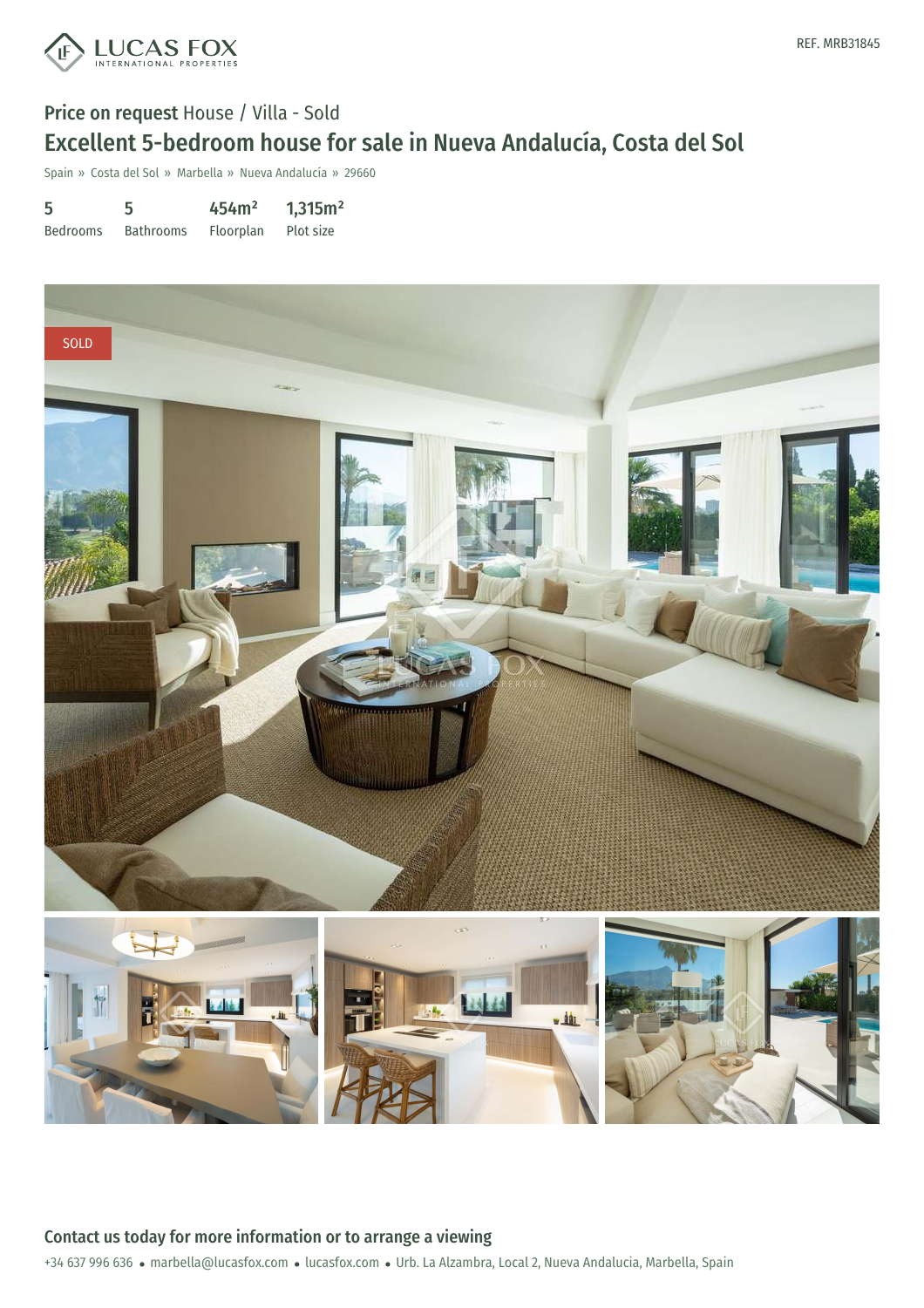

# Price on request House / Villa - Sold Excellent 5-bedroom house for sale in Nueva Andalucía, Costa del Sol

Spain » Costa del Sol » Marbella » Nueva Andalucía » 29660

| 5               | 5                | 454m <sup>2</sup> | 1,315m <sup>2</sup> |
|-----------------|------------------|-------------------|---------------------|
| <b>Bedrooms</b> | <b>Bathrooms</b> | Floorplan         | Plot size           |

#### **OVERVIEW**

Completely renovated villa in Las Brisas with spectacular views of La Concha. This is modern bungalow-style villa, exquisitely decorated with attention to detail. The villa offers 5 en-suite bedrooms and a stunning outdoor pool area.

This speciatular villa boasts stunning views from its south-east facing pool area, outdoor garden area with a cozy fireplace and lounging area.

In the lower level the villa features a gym, bar and TV room making this space a perfect spot for entertainment and relaxation.

The villa is located in a quiet residential area and surrounded by the most prestigious golf courses of the Costa del Sol.



[lucasfox.com/go/mrb31845](https://www.lucasfox.com/go/mrb31845)

Garden, Swimming pool, Terrace, Natural light, Air conditioning, Built-in wardrobes, Chill out area, Domotic system, Double glazing, Equipped Kitchen, Exterior, Fireplace, Near international schools, Renovated, Solar panels